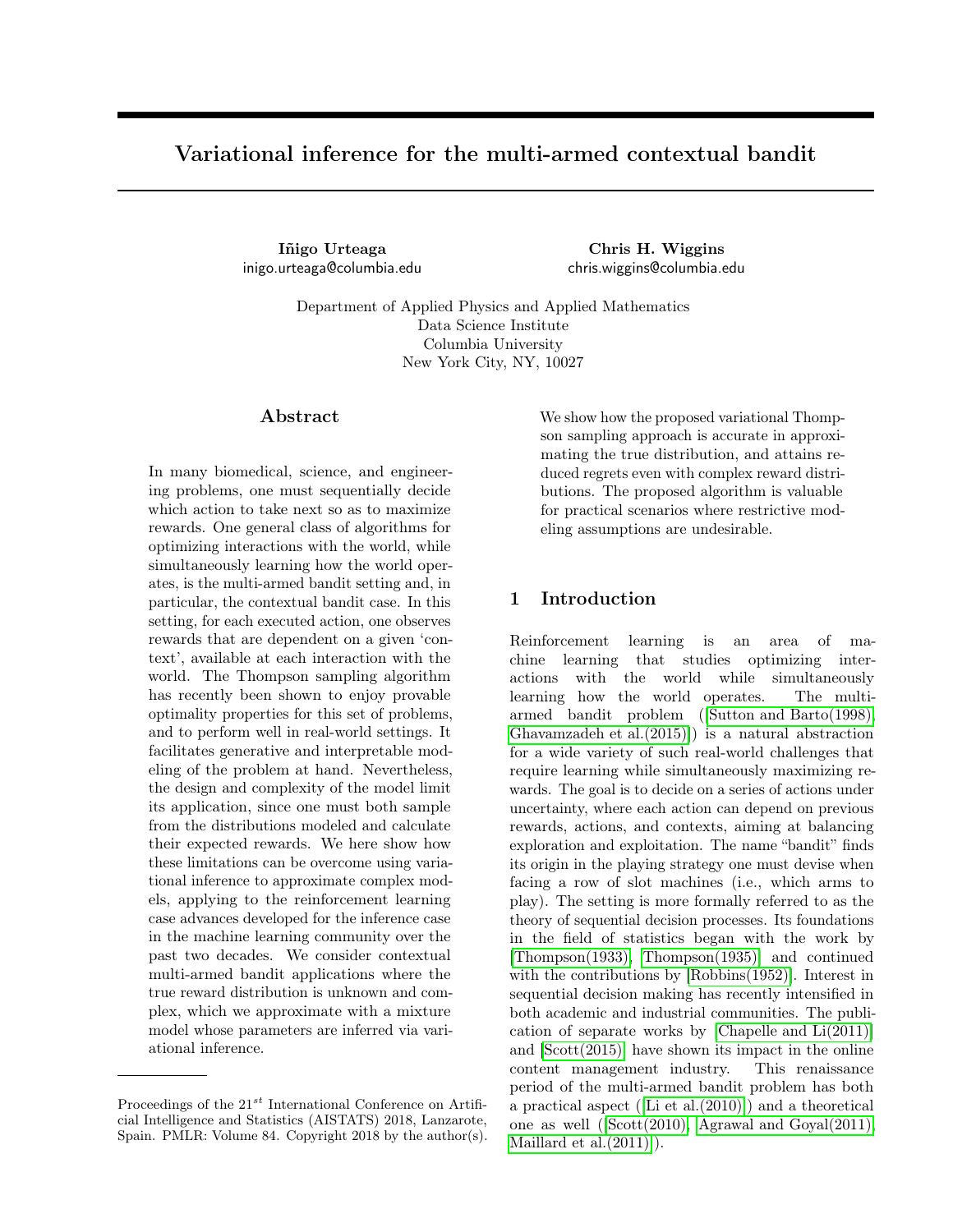Interestingly, most of these works have orbited around one of the oldest heuristics that address the exploration-exploitation tradeoff, i.e., Thompson sampling. It has been empirically proven to perform satisfactorily and to enjoy provable optimality properties, both for problems with and without context ([\[Agrawal and Goyal\(2012a\),](#page-7-3) [Agrawal and Goyal\(2012b\),](#page-7-4) [Korda et al.\(2013\),](#page-7-5) [Russo and Roy\(2014\),](#page-8-8) [Russo and Roy\(2016\)\]](#page-8-9)).

In this work, we are interested in extending and improving Thompson sampling. In its standard form, it is applicable to restricted models of the world, as one needs to sample from the corresponding parameter posteriors and compute their expected rewards (see [\[Scott\(2010\)\]](#page-8-6) for details). The issue is that, for many problems of practical interest, one has partial (or no) knowledge about the ground truth, and the available models might be misspecified.

We aim at extending Thompson sampling to allow for more complex and flexible reward distributions. We target a richer class of bandits than in the most recent literature, where the posterior is usually assumed to be from the exponential family of distributions [\[Korda et al.\(2013\)\]](#page-7-5).

We model the convoluted relationship between the observed variables (rewards), and the unknown parameters governing the underlying process by mixture models, a large hypothesis space which for many components can accurately approximate any continuous reward distribution. The main challenge is how to learn such a mixture distribution within the contextual multi-armed bandit setting.

To that end, we leverage the advances developed for statistical inference in the last decades, and propose a variational approximation to the underlying true distribution of the environment with which one interacts. Variational inference is a principled framework, with roots in statistical physics and widely applied in the machine learning community [\[Bishop\(2006\)\]](#page-7-6).

Approximation of Bayesian models by variational inference has already attracted interest within the reinforcement learning community, both to learn a probability distribution on the weights of a neural network ([Blundell et al. $(2015)$ ]), and for its application to Qlearning ([\[Lipton et al.\(2016\)\]](#page-8-10)). Thompson sampling has also been applied in the context of deep Q-networks (e.g., [Lipton et al. $(2016)$ ] and [Osband et al. $(2016)$ ]). Nevertheless, our focus here is (a) not on Q-learning but on bandit problems, and (b), the variational inference is for a hierarchical Bayesian mixture model approximation to the true reward distribution. We show that variational inference allows for Thompson sampling to be applicable for complex reward models.

Our contribution is unique to the contextual multiarmed bandit setting in that (a) we approximate unknown bandit reward functions with Gaussian mixture models, and (b) we provide variational mean-field parameter updates for the distribution that minimizes its divergence (in the Kullback-Leibler sense) to the mixture model reward approximation.

The proposed method autonomously learns, in the contextual bandit setting, the variational parameters of the mixture model that best approximates the true underlying reward distribution. It attains reduced cumulative regrets when operating under complex reward models, and is valuable when restrictive modeling assumptions are undesirable. To the best of our knowledge, no other work uses variational inference to address the contextual multi-armed bandit setting.

We formally introduce the contextual multi-armed bandit problem in Section [2,](#page-1-0) before providing a description of our proposed variational Thompson sampling method in Section [3.](#page-2-0) We evaluate its performance in Section [4,](#page-5-0) and we conclude with final remarks in Section [5.](#page-7-8)

# <span id="page-1-0"></span>2 Problem formulation

The contextual multi-armed bandit problem is formulated as follows. Let  $a \in \{1, \dots, A\}$  be any possible action to take (arms in the bandit), and  $f_a(y|x, \theta)$  the stochastic reward distribution of each arm, dependent on its intrinsic properties (i.e., parameters  $\theta$ ) and context  $x \in \mathbb{R}^d$ .

For every time instant t, the observed reward  $y_t$  is independently drawn from the reward distribution corresponding to the played arm, parameterized by  $\theta$  and the applicable context; i.e.,  $y_t \sim f_a(y|x_t, \theta)$ . We denote a set of given contexts, played arms, and observed rewards up to time instant t as  $x_{1:t} \equiv (x_1, \dots, x_t)$ ,  $a_{1:t} \equiv (a_1, \dots, a_t)$  and  $y_{1:t} \equiv (y_1, \dots, y_t)$ , respectively.

In the contextual multi-armed bandit setting, one must decide which arm to play next (i.e., pick  $a_{t+1}$ ), based on the context  $x_{t+1}$ , and previously observed rewards  $y_{1:t}$ , played arms  $a_{1:t}$ , and contexts  $x_{1:t}$ . The goal is to maximize the expected (cumulative) reward. We denote each arm's expected reward as  $\mu_a(x, \theta) = \mathbb{E}_a\{y|x, \theta\}.$ 

When the properties of the arms (i.e., their parameters) are known, one can readily determine the optimal selection policy as soon as the context is given, i.e.,

$$
a^*(x,\theta) = \operatorname*{argmax}_a \mu_a(x,\theta).
$$
 (1)

The challenge in the contextual multi-armed bandit problem is raised when there is a lack of knowledge about the model.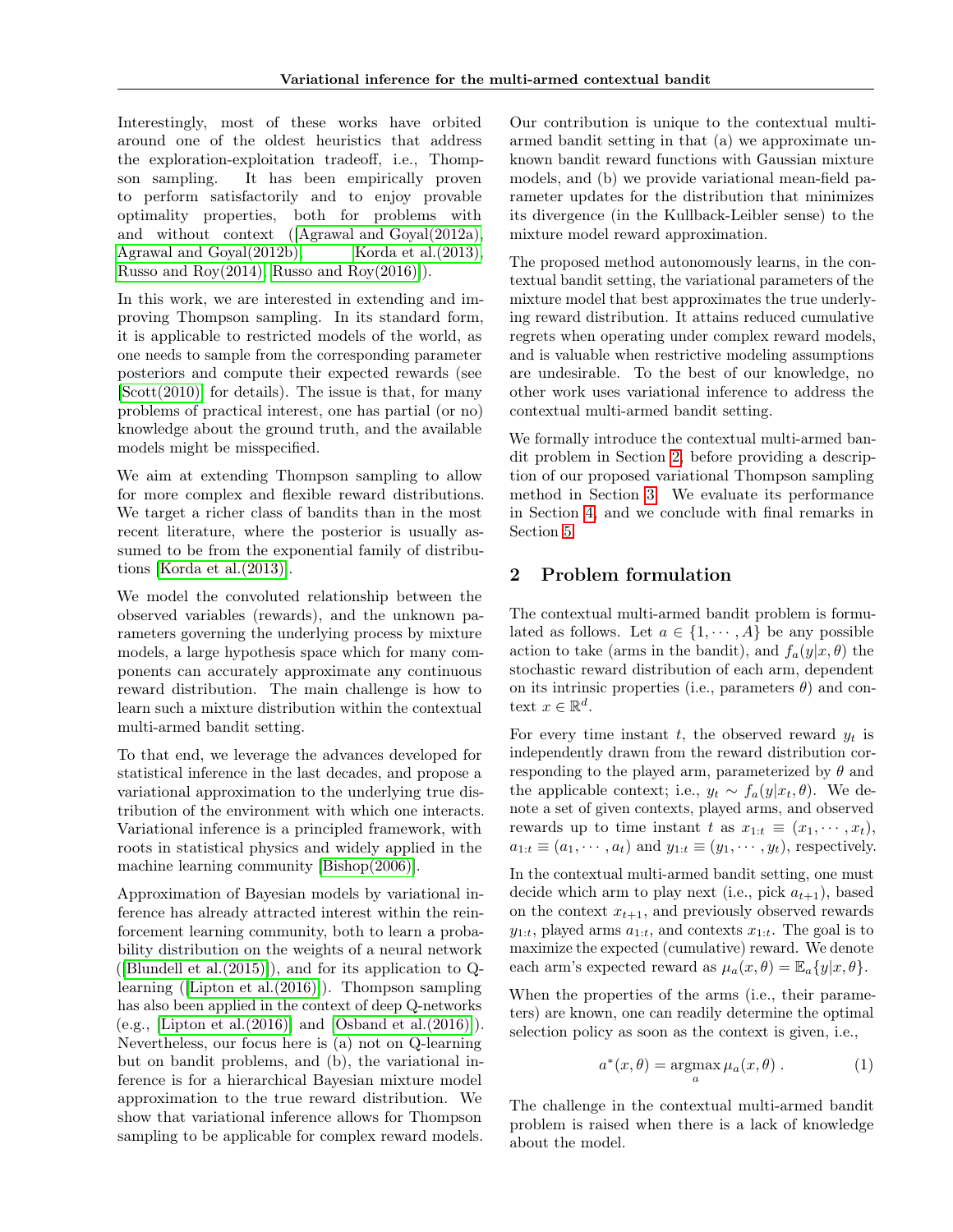The issue amounts to the need to learn about the key properties of the environment (i.e., the reward distribution), as one interacts with the world (i.e., takes actions sequentially).

Amongst the many alternatives to address this class of problems, the randomized probability matching is particularly appealing. In its simplest form, known as Thompson sampling, it has been shown to perform empirically well  $([Chapter 2011], \quad Scott(2015)]$  $([Chapter 2011], \quad Scott(2015)]$  and has sound theoretical bounds, for both contextual and context-free problems ([\[Agrawal and Goyal\(2012a\),](#page-7-3) [Agrawal and Goyal\(2012b\)\]](#page-7-4)). It plays each arm in proportion to its probability of being optimal, i.e.,

$$
a_{t+1} \sim \Pr\left[a = a_{t+1}^*|a_{1:t}, x_{1:t+1}, y_{1:t}, \theta\right]
$$
. (2)

If the parameters of the model are known, the above expression becomes deterministic, as one always picks the arm with the maximum expected reward

$$
\Pr\left[a = a_{t+1}^* | a_{1:t}, x_{1:t+1}, y_{1:t}, \theta\right] = \Pr\left[a = a_{t+1}^* | x_{t+1}, \theta\right] \\
= I_a(x_{t+1}, \theta) , \tag{3}
$$

where we define the indicator function  $I_a(\cdot)$  as

$$
I_a(x,\theta) = \begin{cases} 1, \ \mu_a(x,\theta) = \max\{\mu_1(x,\theta), \cdots, \mu_A(x,\theta)\}, \\ 0, \ \text{otherwise} \end{cases}
$$
 (4)

In practice, since the parameters of the model are unknown, one needs to explore ways of computing the probability of each arm being optimal.

If the parameters are modeled as a set of random variables, then the uncertainty over the parameters can be accounted for.

Specifically, we marginalize over the posterior probability distribution of the parameters after observing rewards and actions up to time instant  $t$ , i.e.,

$$
\Pr\left[a = a_{t+1}^* | a_{1:t}, x_{1:t+1}, y_{1:t}\right] \n= \int f(a|a_{1:t}, x_{1:t+1}, y_{1:t}, \theta) f(\theta|a_{1:t}, x_{1:t}, y_{1:t}) d\theta \n= \int I_a(x_{t+1}, \theta) f(\theta|a_{1:t}, x_{1:t}, y_{1:t}) d\theta.
$$
\n(5)

In a Bayesian setting, if the reward distribution is known, one would assign a prior over the parameters to compute the corresponding posterior  $f(\theta|a_{1:t}, x_{1:t}, y_{1:t})$ . The analytical solution to such posterior is available for a well known set of distributions ([\[Bernardo and Smith\(2009\)\]](#page-7-9)).

Nevertheless, when reward distributions beyond simple well known cases (e.g., Bernoulli, Gaussian, etc.) are considered, one must resort to approximations of the posterior.

In this work, we leverage variational inference to approximate such posteriors, which was founded within the discipline of statistical physics and has flourished over the past several decades in the machine learning community.

# <span id="page-2-0"></span>3 Proposed method

The learning process in the multi-armed bandit, as explained in the formulation of Section [2,](#page-1-0) requires updating the posterior of the reward model parameters at every time instant. For computation of  $f(\theta|a_{1:t}, x_{1:t}, y_{1:t})$ in Eqn. [5,](#page-2-1) knowledge of the reward distribution is instrumental.

Typically, bandit algorithms are applied to simple distributions for which sampling and calculating expectations are feasible (e.g., the exponential family [\[Korda et al.\(2013\)\]](#page-7-5)).

In this work, we study finite mixture models as reward functions of the multi-armed bandit. Mixture models allow for the statistical modeling of a wide variety of stochastic phenomena; e.g., Gaussian mixture models can approximate arbitrarily well any continuous distribution and thus, provide a useful parametric framework to model unknown distributional shapes  $([McLachlan and Peel(2004)]).$  $([McLachlan and Peel(2004)]).$  $([McLachlan and Peel(2004)]).$ 

This flexibility comes at a cost, as learning the parameters of the mixture distribution becomes a challenge.

In this work, we use and empirically validate variational inference to approximate underlying Gaussian mixture models in the contextual bandit case.

<span id="page-2-1"></span>For the rest of the paper, we consider a mixture of  $K$ Gaussian distributions per arm  $a \in \{1, \dots, A\}$ , where each of the Gaussians is linearly dependent on the shared context. Formally,

<span id="page-2-2"></span>
$$
f_a(y|x, \pi_{a,k}, w_{a,k}, \sigma_{a,k}^2) = \sum_{k=1}^K \pi_{a,k} \mathcal{N}(y|x^\top w_{a,k}, \sigma_{a,k}^2) ,
$$
\n(6)

with per-arm mixture weights  $\pi_{a,k}$   $\in$ [0, 1],  $\sum_{k=1}^{K} \pi_{a,k}$  = 1 and Gaussian sufficient statistics,  $w_{a,k} \in \mathbb{R}^d$  and  $\sigma_{a,k}^2 \in \mathbb{R}^+$ .

For our analysis, we incorporate an auxiliary mixture indicator variable  $z_a$ . These are 1-of-K encoded vectors, where  $z_{a,k} = 1$ , if mixture k is active;  $z_{a,k} = 0$ , otherwise.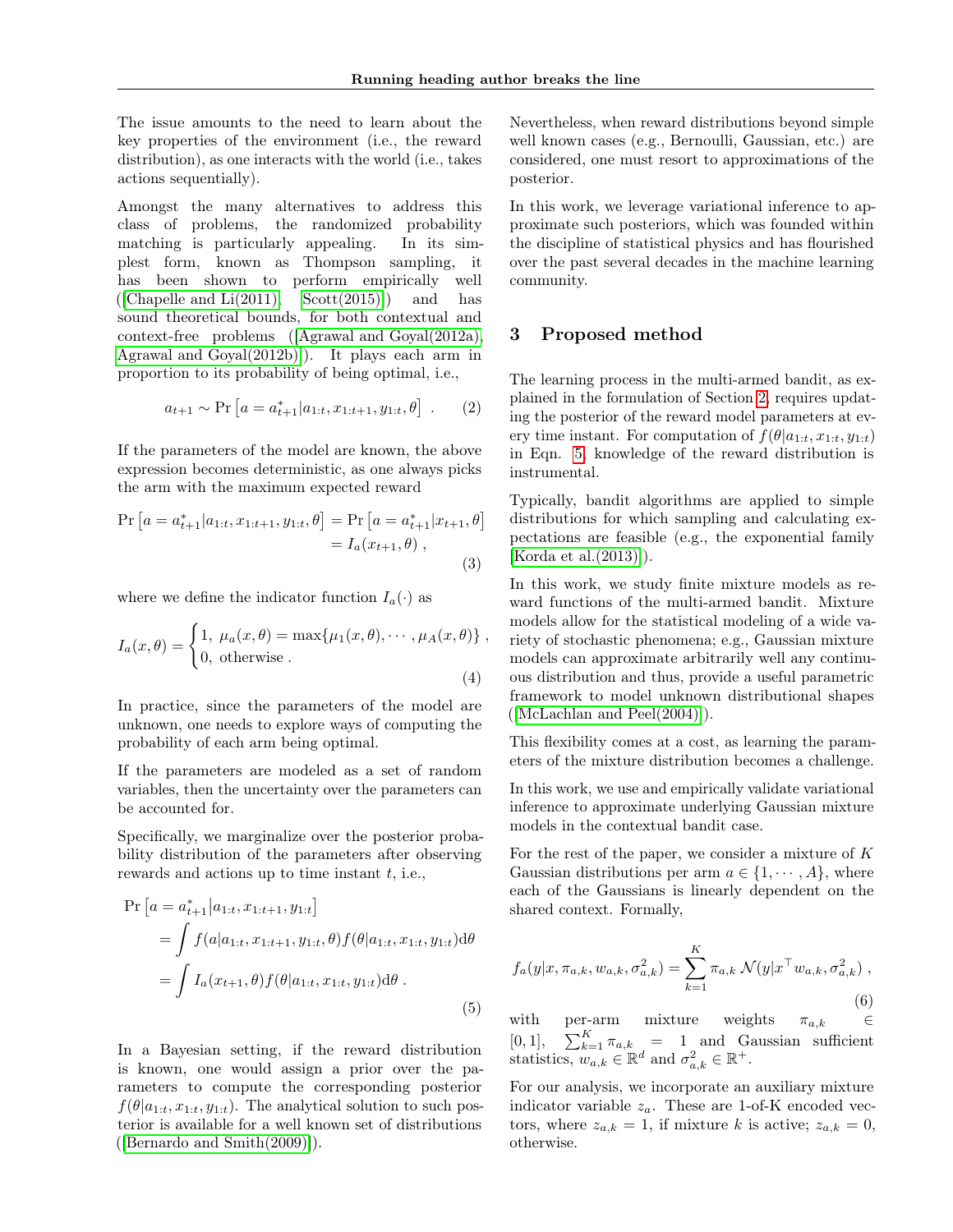One can now rewrite Eqn. [6](#page-2-2) as

$$
f_a(y|x, z_a, w_{a,k}, \sigma_{a,k}^2) = \prod_{k=1}^K \mathcal{N}(y|x^\top w_{a,k}, \sigma_{a,k}^2)^{z_{a,k}},
$$
\n(7)

where  $z_a \sim \text{Cat}(\pi_a)$ . We consider conjugate priors for the unknown parameters of the mixture distribution

$$
f(\pi_a|\gamma_{a,0}) = \text{Dir}(\pi_a|\gamma_{a,0}),
$$
  
\n
$$
f(w_{a,k}, \sigma_{a,k}^2|u_{a,k,0}, V_{a,k,0}, \alpha_{a,k,0}, \beta_{a,k,0})
$$
  
\n
$$
= \text{NIG}(w_{a,k}, \sigma_{a,k}^2|u_{a,k,0}, V_{a,k,0}, \alpha_{a,k,0}, \beta_{a,k,0})
$$
  
\n
$$
= \mathcal{N}(w_{a,k}|u_{a,k,0}, \sigma_{a,k}^2V_{a,k,0})\Gamma^{-1}(\sigma_{a,k}^2|\alpha_{a,k,0}, \beta_{a,k,0}).
$$
  
\n(8)

Given a set of contexts  $x_{1:t}$ , played arms  $a_{1:t}$ , mixture assignments  $z_{a,1:t}$ , and observed rewards  $y_{1:t}$ , the joint distribution of the model follows

$$
f(y_{1:t}, z_{a,1:t}, w_{a,k}, \sigma_{a,k}^2 | a_{1:t}, x_{1:t})
$$
  
=  $f(y_{1:t}|a_{1:t}, x_{1:t}, z_{a,1:t}, w_{a,k}, \sigma_{a,k}^2) \cdot f(z_{a,1:t}|\pi_a)$   
 $\cdot f(\pi_a|\gamma_{a,0}) \cdot f(w_{a,k}, \sigma_{a,k}^2 | u_{a,k,0}, V_{a,k,0}, \alpha_{a,k,0}, \beta_{a,k,0}),$   
(9)

with

$$
f(y_{1:t}|a_{1:t}, x_{1:t}, z_{a,1:t}, w_{a,k}, \sigma_{a,k}^2)
$$
  
= 
$$
\prod_t \prod_k \mathcal{N}(y_t|x_t^\top w_{a,k}, \sigma_{a,k}^2)^{z_{a,k,t}},
$$
  

$$
f(z_{1:t}|a_{1:t}, \pi_a) = \prod_t \prod_k \pi_{a,k}^{z_{a,k,t}},
$$
 (10)

and parameter priors as in Eqn. [8.](#page-3-0)

#### <span id="page-3-2"></span>3.1 Variational parameter inference

For the model as described above, the true joint posterior distribution is intractable. Under the variational framework, we consider instead a restricted family of distributions, and find the one that is a locally optimal approximation to the full posterior.

We do so by minimizing the Kullback-Leibler divergence between the true distribution  $f(\cdot)$ , and our approximating distribution  $q(\cdot)$ .

We here consider a set of parameterized distributions with the following mean-field factorization over the variables of interest

<span id="page-3-1"></span>
$$
q(Z, \pi, w, \sigma^2) = q(Z) \prod_{a=1}^{A} q(\pi_a) \prod_{k=1}^{K} q(w_{a,k}, \sigma^2_{a,k}),
$$
\n(11)

where we introduce notation  $Z = \{z_{a,k,t}\}, \forall a, k, t$ , for all latent variables; and similarly  $\pi = {\pi_{a,k}}$ ,  $\forall a, k$ ;  $w = \{w_{a,k}\},\ \forall a,k;\ \text{and}\ \sigma^2 = \{\sigma_{a,k}^2\},\ \forall a,k;\ \text{for param-}$ eters.

We place no restriction on the functional form of each distributional factor, and we seek to optimize the Kullback-Leibler divergence between this and the true distribution.

We illustrate the graphical model of the true and the variational bandit distributions in Fig. [1.](#page-4-0)

<span id="page-3-0"></span>The optimal solution for each variational factor in the distribution in Eqn. [11](#page-3-1) is obtained by computing the expectation of the log-joint true distribution with respect to the rest of the variational factor distributions as explained in [\[Bishop\(2006\)\]](#page-7-6).

In our setting, we compute

$$
\ln q(Z) = \mathbb{E} \left\{ \ln \left[ f(y_{1:t}, Z, w, \sigma | a_{1:t}, x_{1:t}) \right] \right\}_{\pi, w, \sigma} + c ,
$$
  
\n
$$
\ln q(\pi_a) = \mathbb{E} \left\{ \ln \left[ f(y_{1:t}, Z, w, \sigma | a_{1:t}, x_{1:t}) \right] \right\}_{Z, w, \sigma} + c ,
$$
  
\n
$$
\ln q(w_{a,k}, \sigma_{a,k}^2) = \mathbb{E} \left\{ \ln \left[ f(y_{1:t}, Z, w, \sigma | a_{1:t}, x_{1:t}) \right] \right\}_{Z, \pi} + c .
$$
  
\n(12)

The resulting solution to the variational parameters that minimize the divergence iterates over the following two steps:

1. Given the current variational parameters, compute the responsibilities

$$
\log(r_{a,k,t}) = -\frac{1}{2} \left[ \ln\left(\tilde{\beta}_{a,k}\right) - \psi\left(\tilde{\alpha}_{a,k}\right) \right] \n- \frac{1}{2} \left[ x_t^\top \tilde{V}_{a,k} x_t + (y_t - x_t^\top \tilde{u}_{a,k})^2 \frac{\tilde{\alpha}_{a,k}}{\tilde{\beta}_{a,k}} \right] \n+ \left[ \psi(\tilde{\gamma}_{a,k}) - \psi\left(\sum_{k=1}^K \tilde{\gamma}_{a,k}\right) \right] + c ,
$$
\n(13)

with  $\sum_{k=1}^{K} r_{a,k,t} = 1$ .

These responsibilities correspond to the expected value of assignments, i.e.,  $r_{a,k,t} = \mathbb{E} \left\{ z_{a,k,t} \right\}_Z$ .

2. Given the current responsibilities, we define  $R_{a,k} \in$  $\mathbb{R}^{t \times t}$  as a sparse diagonal matrix with diagonal elements  $[R_{a,k}]_{t,t'} = r_{a,k,t} \cdot \mathbb{1}[a_t = a]$ , and update the variational parameters

$$
\widetilde{\gamma}_{a,k} = \gamma_{a,0} + \text{tr}\{R_{a,k}\}, \n\widetilde{V}_{a,k}^{-1} = x_{1:t}R_{a,k}x_{1:t}^{\top} + V_{a,k,0}^{-1} ,\n\widetilde{u}_{a,k} = \widetilde{V}_{a,k} \left(x_{1:t}R_{a,k}y_{1:t} + V_{a,k,0}^{-1}u_{a,k,0}\right) ,\n\widetilde{\alpha}_{a,k} = \alpha_{a,k,0} + \frac{1}{2}\text{tr}\{R_{a,k}\},\n\widetilde{\beta}_{a,k} = \beta_{a,k,0} + \frac{1}{2} \left(y_{1:t}^{\top}R_{a,k}y_{1:t}\right) \n+ \frac{1}{2} \left(u_{a,k,0}^{\top}V_{a,k,0}^{-1}u_{a,k,0} - \widetilde{u}_{a,k}^{\top}\widetilde{V}_{a,k}^{-1}\widetilde{u}_{a,k}\right) .
$$
\n(14)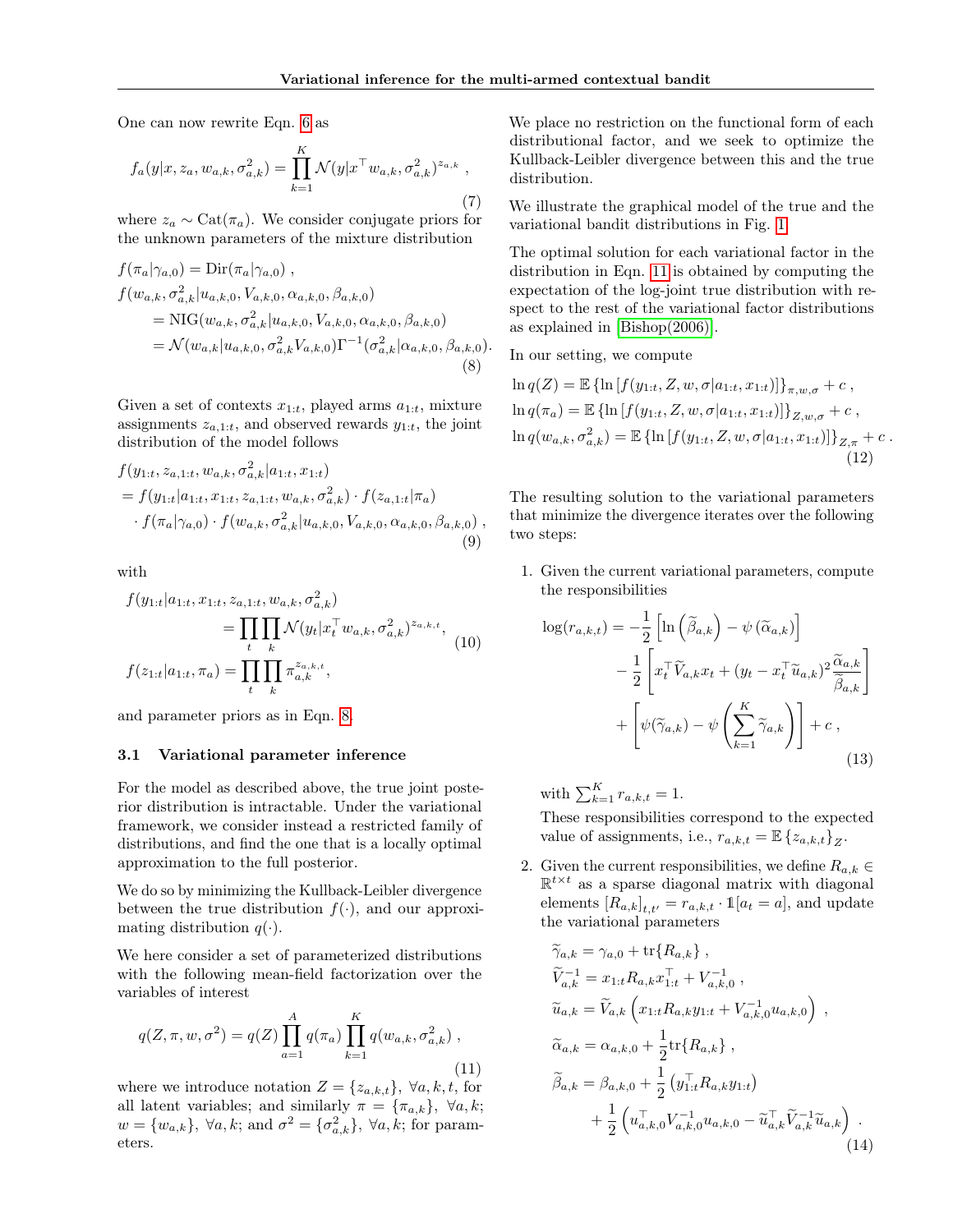<span id="page-4-0"></span>

(a) True contextual bandit distribution.

(b) Variational contextual bandit distribution.



Note that, for simplicity, we have considered the same number of mixtures per arm  $K$ . Nevertheless, the above expressions are readily generalizable to differing per-arm number of mixtures  $K_a$ , for  $a \in \{1, \dots, A\}$ .

The iterative procedure presented above is repeated until a convergence criterion is met. Usually, one iterates until the optimization improvement is small (relative to some prespecified  $\epsilon$ ) or a maximum number of iterations is executed.

#### <span id="page-4-1"></span>3.2 Variational Thompson sampling

We now describe our proposed variational Thompson sampling (VTS) technique for the multi-armed contextual bandit problem, which leverages the variational distribution in subsection [3.1](#page-3-2) and implements a posterior sampling based policy [\[Russo and Roy\(2014\)\]](#page-8-8).

In the multi-armed bandit setting, at any given time and based on the information available, one needs to decide which arm to play next. A randomized probability matching technique picks each arm based on its probability of being optimal.

In its simplest form, known as Thompson sampling [\[Thompson\(1935\)\]](#page-8-2), instead of computing the integral in Eqn. [5,](#page-2-1) one draws a random parameter sample from the posterior, and then picks the action that maximizes the expected reward. That is,

$$
a_{t+1}^{*} = \underset{a}{\operatorname{argmax}} \mu_a(x_{t+1}, \theta_{t+1}),
$$
  
with  $\theta_{t+1} \sim f(\theta | a_{1:t}, x_{1:t}, y_{1:t}).$  (15)

In a pure Bayesian setting, one deals with simple models

that allow for analytical computation (and sampling) of the posterior. Here, as we allow for more realistic and complex modeling of the world that may not result in closed-form posterior updates, we propose to sample the parameters from the variational approximating distributions computed in subsection [3.1.](#page-3-2)

We describe the proposed variational Thompson sampling technique in Algorithm [1,](#page-5-1) for a general Gaussian mixture model with context.

An instrumental step in the proposed algorithm is to compute the expected reward for each arm, i.e.,  $\mu_{a,t+1}$ . Since we are dealing with mixture models, the following approaches can be considered:

1. Expectation with mixture assignment sampling

$$
\mu_{a,t+1} = x_t^\top \widetilde{u}_{a,z_{a,k,t}}, \quad z_{a,k,t} \sim \text{Cat}\left(\frac{\widetilde{\gamma}_{a,k}}{\sum_{k=1}^K \widetilde{\gamma}_{a,k}}\right)
$$
\n(16)

.

2. Expectation with mixture proportion sampling

$$
\mu_{a,t+1} = \sum_{k=1}^{K} \pi_{a,k,t} x_t^\top \widetilde{u}_{a,k}, \quad \pi_{a,k,t} \sim \text{Dir}(\widetilde{\gamma}_{a,k})
$$
 (17)

3. Expectation with mixture proportions

$$
\mu_{a,t+1} = \sum_{k=1}^{K} \pi_{a,k,t} x_t^\top \widetilde{u}_{a,k}, \quad \pi_{a,k,t} = \frac{\widetilde{\gamma}_{a,k}}{\sum_{k=1}^{K} \widetilde{\gamma}_{a,k}}.
$$
\n(18)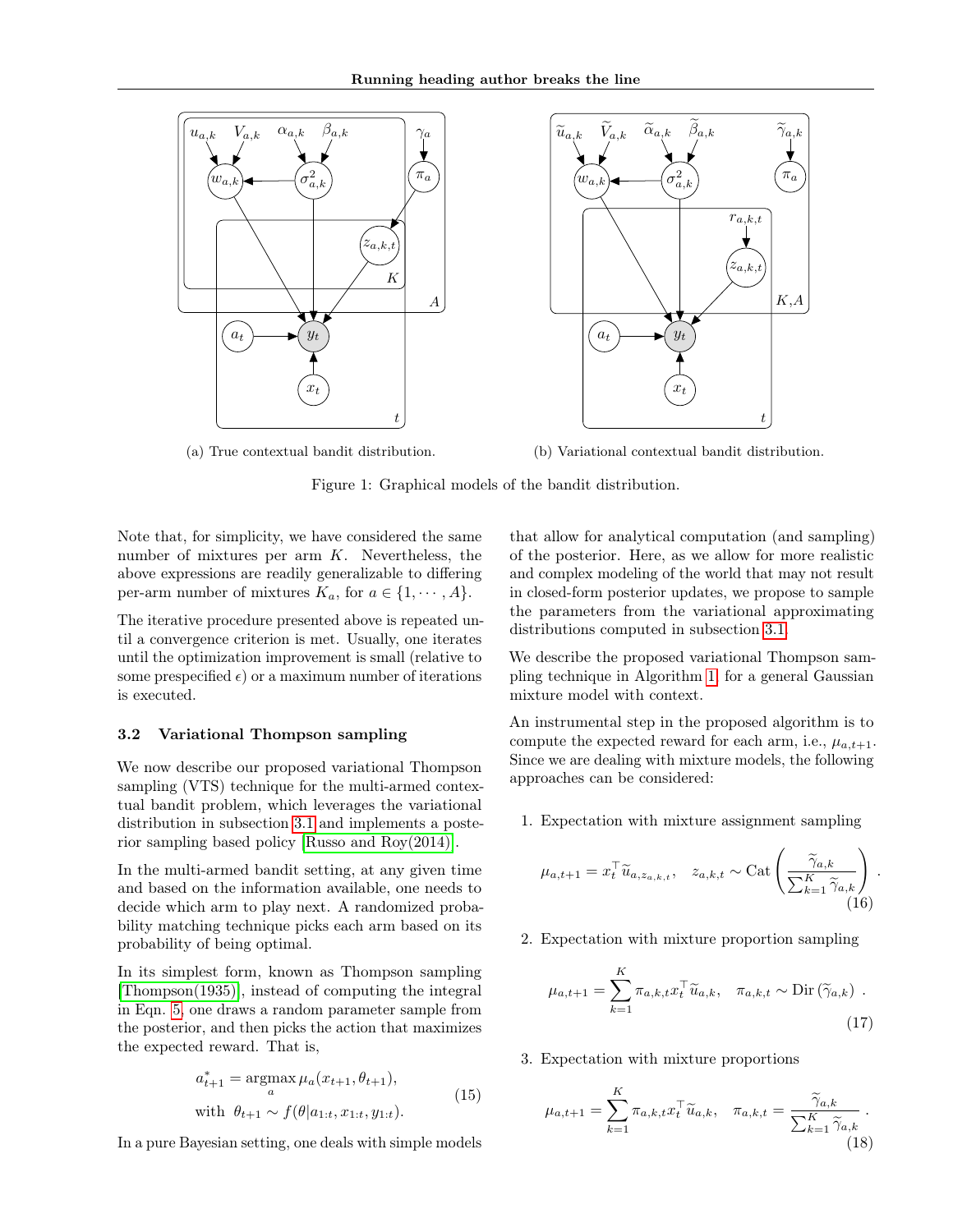<span id="page-5-1"></span>Algorithm 1 Variational Thompson sampling **Require:** Model description A,  $K_a$ Require: Parameters  $\gamma_{a,0}, u_{a,k,0}, V_{a,k,0}, \alpha_{a,k,0}, \beta_{a,k,0}$  $D = \emptyset$ Initialize  $\widetilde{\gamma}_{a,k} = \gamma_{a,0}, \ \widetilde{\alpha}_{a,k} = \alpha_{a,k,0}, \ \widetilde{\beta}_{a,k} = \beta_{a,k,0}$  $\widetilde{u}_{a,k} = u_{a,k,0}, V_{a,k} = V_{a,k,0}$ for  $t = 1, \cdots, T$  do

Receive context  $x_{t+1}$ for  $a = 1, \dots, A$  do for  $k = 1, \cdots, K_a$  do Draw parameters

$$
\theta_{a,k,t+1} \sim q\left(\widetilde{\gamma}_{a,k}, \widetilde{\alpha}_{a,k}, \widetilde{\beta}_{a,k}, \widetilde{u}_{a,k}, \widetilde{V}_{a,k}\right)
$$

end for

Compute  $\mu_{a,t+1} = \mu_a(x_{t+1}, \theta_{a,t+1})$ end for Play arm  $a_{t+1} = \operatorname{argmax}_a \mu_{a,t+1}$ Observe reward  $y_{t+1}$  $D = D \cup \{x_{t+1}, a_{t+1}, y_{t+1}\}$ while NOT Variational convergence criteria do Compute  $r_{a,k,t}$ Update  $\widetilde{\gamma}_{a,k}, \widetilde{\alpha}_{a,k}, \widetilde{\beta}_{a,k}, \widetilde{u}_{a,k}, \widetilde{V}_{a,k}$ end while end for

# <span id="page-5-0"></span>4 Evaluation

In this section, we evaluate the performance of the proposed variational Thompson sampling technique for the contextual multi-armed bandit problem.

We focus on two illustrative scenarios: the first, referred to as Scenario A, with per-arm reward distributions

Scenario A

\n
$$
\begin{cases}\nf_0(y|x_t, \theta) = 0.5 \cdot \mathcal{N}\left(y|(0\ 0)^{\top}x_t, 1\right) \\
+ 0.5 \cdot \mathcal{N}\left(y|(1\ 1)^{\top}x_t, 1\right), \\
f_1(y|x_t, \theta) = 0.5 \cdot \mathcal{N}\left(y|(2\ 2)^{\top}x_t, 1\right) \\
+ 0.5 \cdot \mathcal{N}\left(y|(3\ 3)^{\top}x_t, 1\right),\n\end{cases}
$$
\n(19)

and the second, Scenario B, with

Scenario B

\n
$$
\begin{cases}\nf_0(y|x_t, \theta) = 0.5 \cdot \mathcal{N}(y|(1\ 1)^{\top}x_t, 1) \\
+ 0.5 \cdot \mathcal{N}(y|(2\ 2)^{\top}x_t, 1) \\
f_1(y|x_t, \theta) = 0.3 \cdot \mathcal{N}(y|(0\ 0)^{\top}x_t, 1) \\
+ 0.7 \cdot \mathcal{N}(y|(3\ 3)^{\top}x_t, 1).\n\end{cases}
$$
\n(20)

The reward distributions of the contextual bandits in both scenarios are Gaussian mixtures with two context dependent components. These reward distributions are complex in that they are multimodal and, in Scenario B, unbalanced. Furthermore, they depend on a two dimensional uncorrelated uniform context, i.e.,  $x_{i,t} \sim$  $\mathcal{U}(0, 1), i \in \{1, 2\}, t \in \mathbb{N}.$ 

The key difference between the scenarios is the amount of mixture overlap and the similarity between arms. Recall the complexity of the reward distributions in Scenario B, with a significant overlap between arm rewards and the unbalanced nature of arm 1.

We evaluate variational Thompson sampling in terms of its cumulative regret, defined as

$$
R_t = \sum_{\tau=0}^t \mathbb{E}\left\{(y_{\tau}^* - y_{\tau})\right\} = \sum_{\tau=0}^t \mu_{\tau}^* - \bar{y}_{\tau} ,\qquad(21)
$$

where for each time instant  $t, \mu_t^*$  denotes the true expected reward of the optimal arm, and  $\bar{y}_t$  the empirical mean of the observed rewards.

Since we have not noticed significant cumulative regret differences between the three approaches to computing the expected reward  $\mu_{a,t+1}$  described in subsection [3.2,](#page-4-1) we avoid unnecessary clutter and do not plot them in the figures below. All reported values are averaged over 5000 realizations of the same set of parameters and context (with the standard deviation shown as the shaded region in the figures).

Fig. [2](#page-6-0) shows the cumulative regret of the proposed variational Thompson sampling approach in both scenarios, when different assumptions for the variational approximating distribution are made (i.e., assumed number of components  $K$ ).

Note that "*VTS with*  $K = 1$ " is equivalent to a vanilla Thompson sampling approach with a linear contextual Gaussian model assumption. Since  $r_{a,k=1,t} = 1$  for all  $a$  and  $t$ , the variational update equations match the corresponding Bayesian posterior updates for Thompson sampling. We are thus effectively comparing the performance of the proposed method to the Thompson sampling benchmark, as in [\[Agrawal and Goyal\(2012a\)\]](#page-7-3).

The main conclusion from the results shown in Fig. [2](#page-6-0) is that inferring a variational approximation to the true complex reward distribution attains satisfactory regret performance.

<span id="page-5-2"></span>For Scenario A, the regret performance of the proposed VTS with mixture of Gaussians is equivalent to "VTS with  $K = 1$ " (i.e., vanilla Thompson sampling). On the contrary, for Scenario B, our flexible approach attains considerably lower regret. As in any posterior sampling bandit algorithm, the variance of the cumulative regret is large for all methods.

Nevertheless, we observe a reduction in both mean regret and its variability for the proposed "VTS with  $K = 2$  and  $K = 3$ " cases, in comparison to the contextual linear Gaussian Thompson sampling case (i.e., "VTS with  $K = 1$ "), for the challenging Scenario B illustrated in Fig. [2b.](#page-6-0)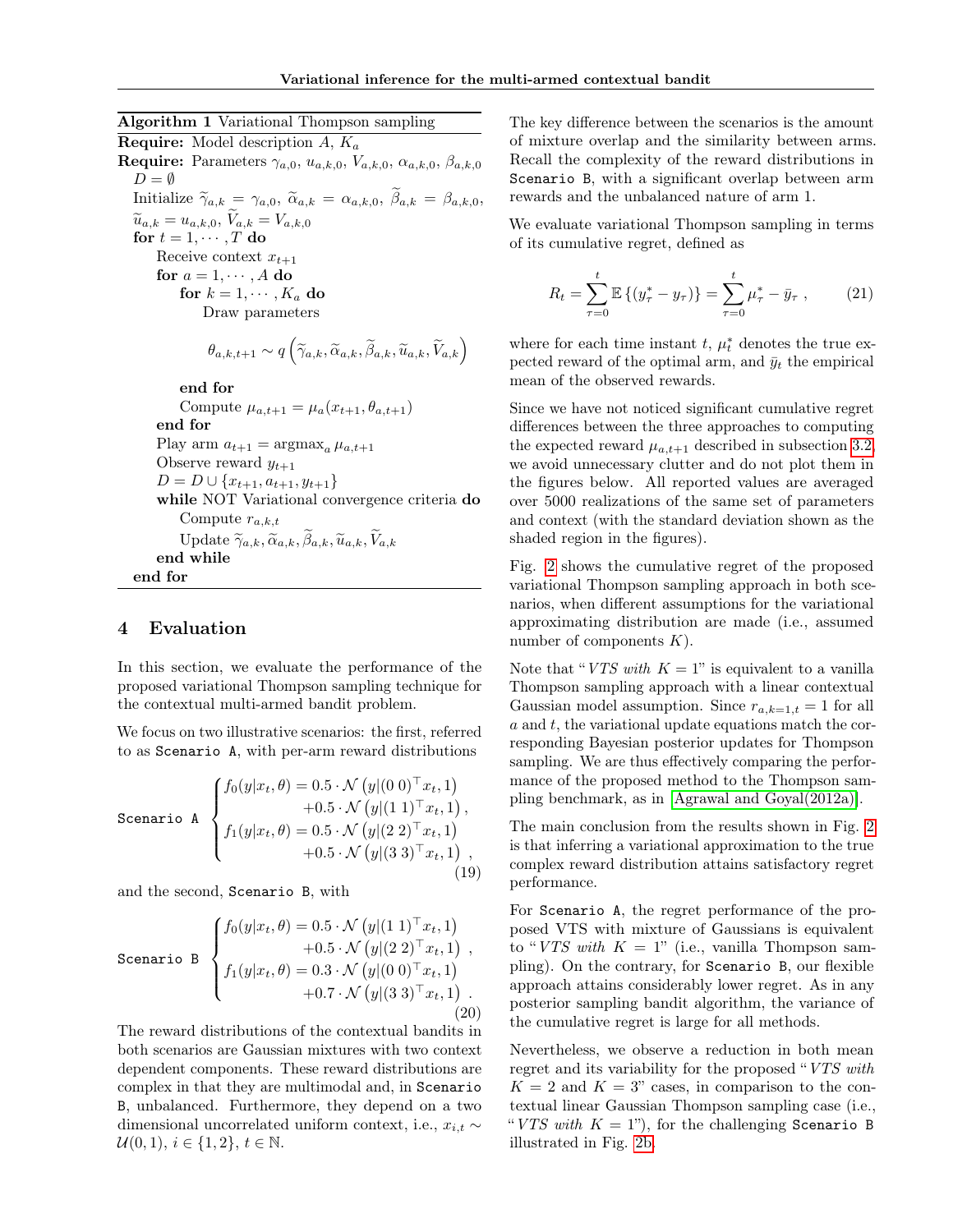<span id="page-6-0"></span>



(a) Scenario A: cumulative regret.

(b) Scenario B cumulative regret.

Figure 2: Cumulative regret comparison.

In other words, a misspecified (and simplified) model performs worse than the proposed (more complex) alternatives. Precisely, the cumulative regret reduction of "VTS with  $K = 2$ " (which corresponds to the true underlying mixture distributions in Eqn. [20\)](#page-5-2) with respect to "VTS with  $K = 1$ " at  $t = 500$  is of 35%. The issue of model misspecification is evident for Scenario B, as the linear Gaussian contextual model fails to capture the subtleties of the unbalanced mixtures of Eqn. [20.](#page-5-2)

In summary, with a simplistic model assumption as in "VTS with  $K = 1$ ", one can not capture the properties" of the underlying complex reward distributions and thus, can not make well-informed decisions. On the contrary, by considering more complex models (i.e., Gaussian mixture models), and by using variational inference for learning its parameters, the proposed technique attains reduced regret.

Furthermore, we highlight that even an overly complex model assumption does provide competitive performance. For both Scenario A and Scenario B, the regret of the variational approximation with  $K = 3$  is similar to that of the true model assumption  $K = 2$ , ("VTS with  $K = 3$ " and "VTS with  $K = 2$ " in Fig. [2,](#page-6-0) respectively). For the challenging Scenario B, the cumulative regret reduction of "VTS with  $K = 3$ " with respect to the "VTS with  $K = 1$ " benchmark at  $t = 500$ is of 40%.

The explanation relies on the flexibility provided by the variational machinery, as the learning process adjusts the parameters to minimize the divergence between the true and the variational distributions. Nonetheless, one must be aware that this flexibility comes with an additional computational cost, as more parameters need to be learned.

We further elaborate on the analysis of our proposed variational Thompson sampling method by studying its learning accuracy.

In bandit algorithms, the goal is to gather enough evidence to identify the best arm (in terms of expected reward), and this can only be achieved if the arm properties (i.e., the reward distributions) are learned accurately; their expectation being the most important sufficient statistic.

We illustrate in Fig. [3](#page-7-10) the mean squared error of the variational per-arm expected reward estimation

$$
MSE_a = \frac{1}{T} \sum_{t=0}^{T} (\mu_{a,t} - \hat{\mu}_{a,t})^2 , \qquad (22)
$$

where  $\hat{\mu}_{a,t}$  denotes the estimated expected reward for arm a at time t.

We show that the learning is faster and more accurate when the approximating mixture model has flexibility to adapt. That is, both "*VTS with*  $K = 2$ " and "*VTS* with  $K = 3$ " accurately estimate the expected reward of the best arm.

We once again recall the complexity of the model in Scenario B in comparison to that of Scenario A, and more importantly, its implications for a bandit algorithm. In Figs. [3a-3b,](#page-7-10) the simplest model that assumes a single Gaussian distribution ("VTS with  $K = 1$ ") is able to quickly and accurately estimate the expected reward. In contrast, its estimation accuracy is the worst (as shown in Figs. [3c-3d\)](#page-7-10) when facing a more complex model with overlapping and unbalanced arm rewards. Note how, for all results in Fig. [3,](#page-7-10) the most complex model (i.e., "VTS with  $K = 3$ ") fits the expected reward best.

These observations reinforce our claims on the flexibility and applicability of the presented technique.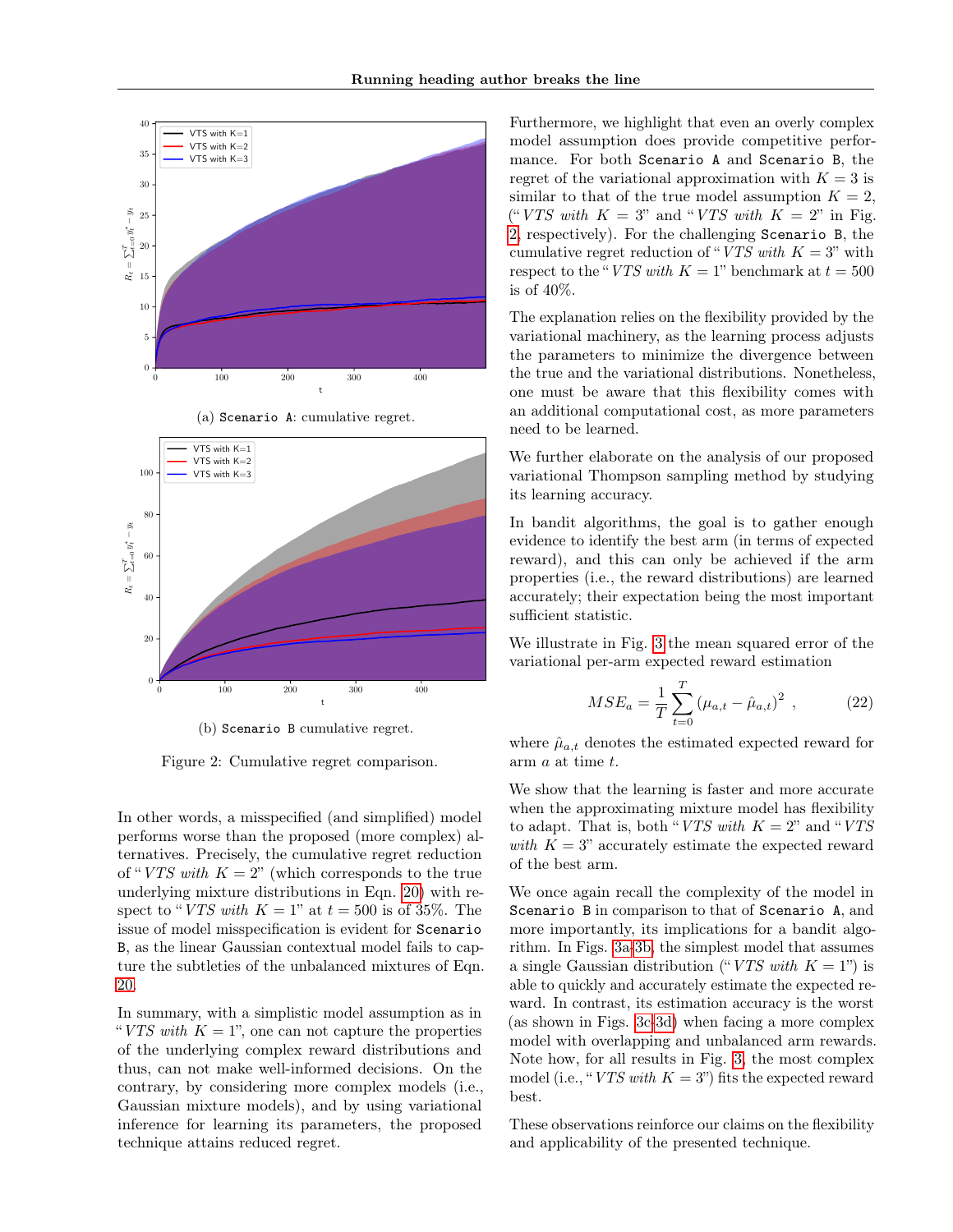<span id="page-7-10"></span>

(a) MSE for Scenario A, (b) MSE for Scenario A, arm 0. arm 1.



(c) MSE for Scenario B, (d) MSE for Scenario B, arm 0. arm 1.

Figure 3: Expected reward estimation accuracy.

By allowing for complex modeling of the world and using variational inference to learn it, the proposed variational Thompson sampling technique can provide improved performance (in the sense of regret) for the contextual multi-armed bandit problem.

# <span id="page-7-8"></span>5 Conclusion

We have presented variational Thompson sampling, a new algorithm for the contextual multi-armed bandit setting, where we combine variational inference machinery with a state of the art reinforcement learning technique. The proposed algorithm allows for interpretable bandit modeling with complex reward functions, learned from online data. We extend the applicability of Thompson sampling by accommodating more realistic and complex models of the world. Empirical results show a significant cumulative regret reduction when using the proposed algorithm in simulated models. A natural future application is to scenarios when relevant context (attributes of items, customers or patients) are unobservable, and thus the latent variables are truly 'incomplete' as in the motivating case for expectation maximization modeling ([\[Dempster et al.\(1977\)\]](#page-7-11)).

#### Acknowledgments

This research was supported in part by NSF grant SCH-1344668. We thank Shipra Agrawal, David Blei and Daniel J. Hsu for discussions that helped motivate this work. We also thank Hang Su, Edward Peng Yu, and all the reviewers for their feedback and comments.

### References

- <span id="page-7-2"></span>[Agrawal and Goyal(2011)] S. Agrawal and N. Goyal. Analysis of Thompson Sampling for the multiarmed bandit problem. CoRR, abs/1111.1797, 2011.
- <span id="page-7-3"></span>[Agrawal and Goyal(2012a)] S. Agrawal and N. Goyal. Thompson Sampling for Contextual Bandits with Linear Payoffs. CoRR, abs/1209.3352, 2012a.
- <span id="page-7-4"></span>[Agrawal and Goyal(2012b)] S. Agrawal and N. Goyal. Further Optimal Regret Bounds for Thompson Sampling. CoRR, abs/1209.3353, 2012b.
- <span id="page-7-9"></span>[Bernardo and Smith(2009)] J. M. Bernardo and A. F. Smith. Bayesian Theory. Wiley Series in Probability and Statistics. Wiley, 2009. ISBN 9780470317716. doi: 10.1002/9780470316870.
- <span id="page-7-6"></span>[Bishop(2006)] C. Bishop. Pattern Recognition and Machine Learning. Information Science and Statistics. Springer-Verlag New York, 2006.
- <span id="page-7-7"></span>[Blundell et al.(2015)] C. Blundell, J. Cornebise, K. Kavukcuoglu, and D. Wierstra. Weight Uncertainty in Neural Networks. In Proceedings of the 32Nd International Conference on International Conference on Machine Learning - Volume 37, ICML'15, pages 1613–1622. JMLR.org, 2015.
- <span id="page-7-1"></span>[Chapelle and Li(2011)] O. Chapelle and L. Li. An Empirical Evaluation of Thompson Sampling. In J. Shawe-Taylor, R. S. Zemel, P. L. Bartlett, F. Pereira, and K. Q. Weinberger, editors, Advances in Neural Information Processing Systems 24, pages 2249–2257. Curran Associates, Inc., 2011.
- <span id="page-7-11"></span>[Dempster et al.(1977)] A. P. Dempster, N. M. Laird, and D. B. Rubin. Maximum likelihood from incomplete data via the EM algorithm. Journal of the royal statistical society. Series B (methodological), pages 1–38, 1977.
- <span id="page-7-0"></span>[Ghavamzadeh et al.(2015)] M. Ghavamzadeh, S. Mannor, J. Pineau, and A. Tamar. Bayesian Reinforcement Learning: A Survey. Founda $tions$  and Trends® in Machine Learning, 8 <br>  $(5-6):359-483$ , 2015. ISSN 1935-8237. doi:  $(5-6):359-483, 2015.$ 10.1561/2200000049.
- <span id="page-7-5"></span>[Korda et al.(2013)] N. Korda, E. Kaufmann, and R. Munos. Thompson Sampling for 1-Dimensional Exponential Family Bandits. In C. J. C. Burges, L. Bottou, M. Welling, Z. Ghahramani, and K. Q. Weinberger, editors, Advances in Neural Information Processing Systems 26, pages 1448–1456. Curran Associates, Inc., 2013.